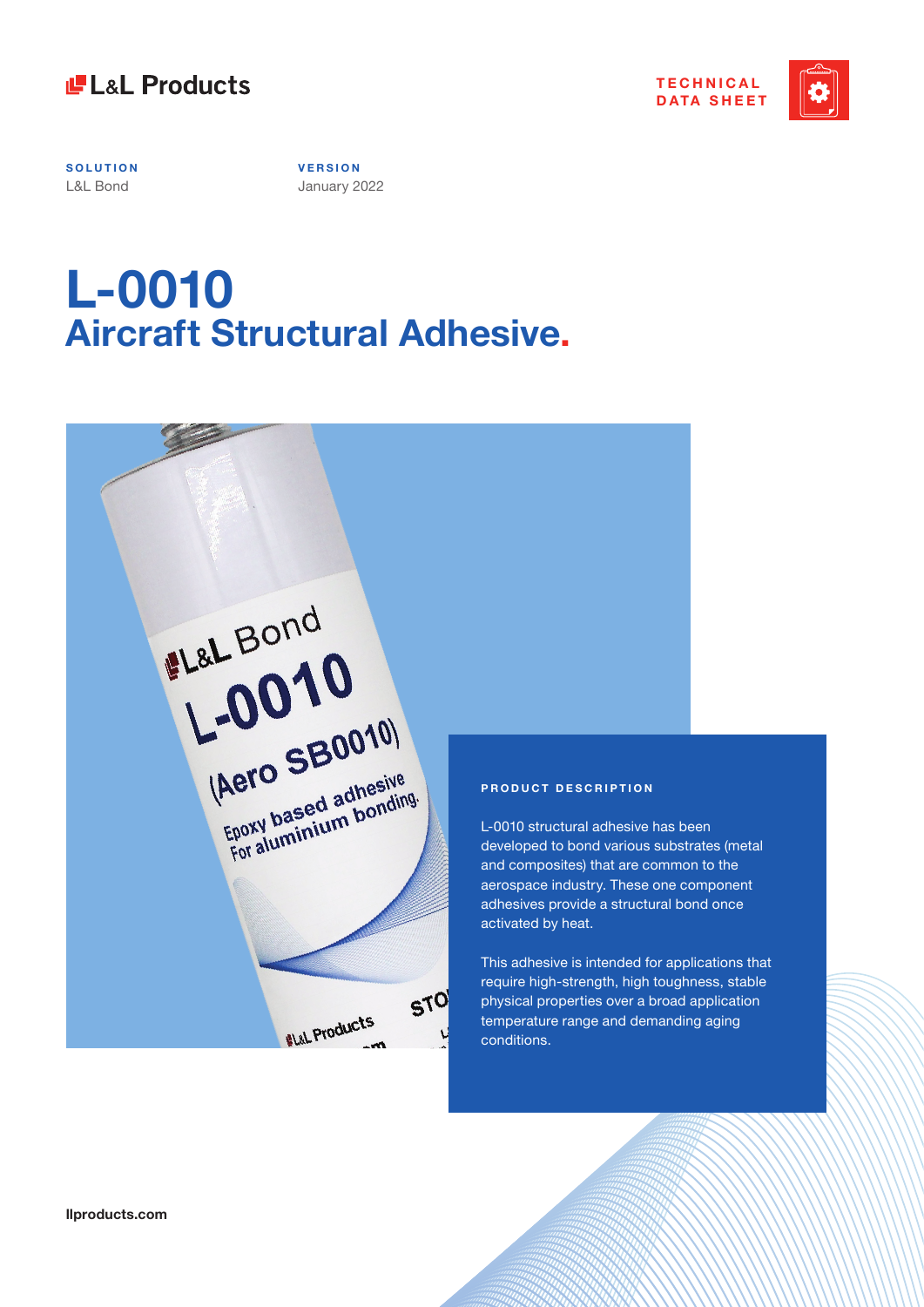## LaL Products

- • Heat activated, epoxy-based material
- High toughness
- • Applicable without primer
- Manual or robotic application
- • Vertical burn test (60 sec.) compliant

### Key Product Attributes **Typical Application Areas**

- • Coated and uncoated steel
- Aluminum alloy
- • Composites

### Technical Data

The following information and data should be considered typical and should not be used for specification.

|                          |                                     | $L - 0010$                               |                        | <b>Test Method</b> |
|--------------------------|-------------------------------------|------------------------------------------|------------------------|--------------------|
| Physical<br>Properties   | Color                               | Off white to light gray                  |                        |                    |
|                          | Density                             | $1.3$ g/cc                               |                        |                    |
|                          | Viscosity                           | 360 Pas                                  |                        |                    |
|                          | <b>Glass Transition Temperature</b> | 133°C                                    |                        |                    |
|                          | Shelf Life at 23°C [75°F]           | 3 months                                 |                        |                    |
|                          | Processing                          | Manual / mechanical gun                  |                        |                    |
| Mechanical<br>Properties | <b>Tensile Modulus</b>              | 1.96 Gpa [284 ksi]                       |                        |                    |
|                          | Strain-to-Failure                   | 17%                                      |                        |                    |
|                          | Lap Shear Strength                  | On Aluminum 2024                         | On Steel EZ            | <b>Test Method</b> |
|                          | At -30°C [-22°F]                    | 30 MPa [4,350 psi]                       | 37.6 MPa [5,455 psi]   | EN2243-1           |
|                          | At 0°C [32°F]                       | 28.7 MPa [4,191 psi]                     | 35.7 Mpa [5,185psi]    |                    |
|                          | At 23°C [73°F]                      | 27.8 MPa [4,040 psi]                     | 30.7 Mpa [4,449psi]    |                    |
|                          | At 70°C [158°F]                     | 27.2 MPa [3,946 psi]                     | 22 Mpa [3,191psi]      |                    |
|                          | At 90°C [194°F]                     | 20.6 MPa [2,993 psi]                     | 37.6 MPa [5,455 psi]   |                    |
|                          | Wedge Impact                        | <b>Dynamic Resistance</b><br>to Cleavage | <b>Cleavage Energy</b> | <b>Test Method</b> |
|                          | AI / -40°C [-40°F] 1                | 9 N/mm [108 lbs/in]                      | 5.36J [3.95 ft/lbs]    |                    |
|                          | AI / 23°C [73°F]                    | 33 N/mm [188 lbs/in]                     | 10.55J [7.79 ft/lbs]   | <b>ISO 11343</b>   |
|                          | AI / 90°C [194°F]                   | 28 N/mm [160 lbs/in]                     | 9.68J [7.35 ft/lbs]    |                    |
|                          | Steel EZ / -40°C [-40°F]            | 17 N/mm [97 lbs/in]                      | 4.50J [3.32 ft/lbs]    |                    |
|                          | Steel EZ / 23°C [73°F]              | 28 N/mm [160 lbs/in]                     | 8.69J [6.41 ft/lbs]    |                    |
|                          | Steel EZ / -40°C [-40°F]            | 28 N/mm [160 lbs/in]                     | 10.11J [7.46 ft/lbs]   |                    |